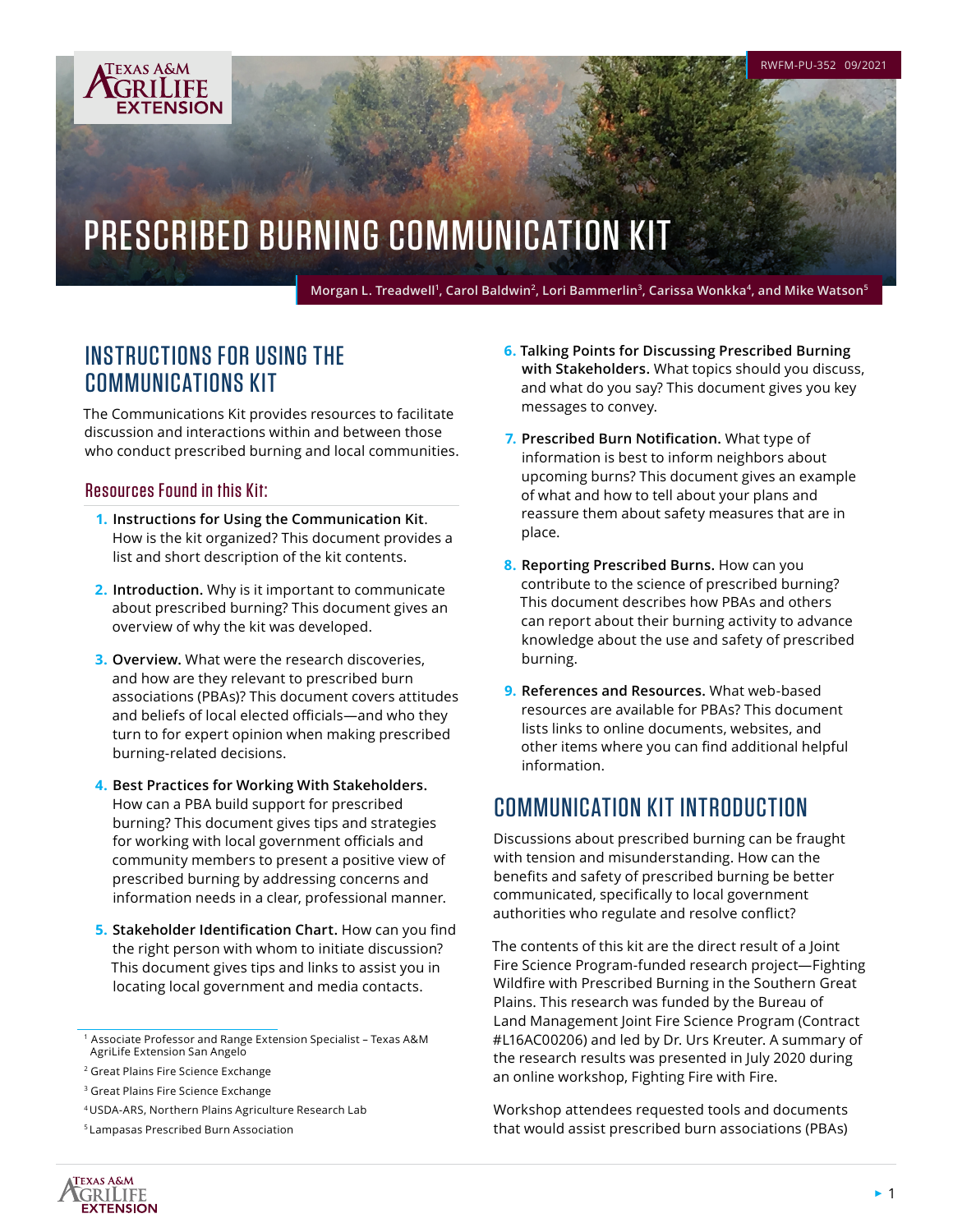in communicating with local decision makers, such as county commissioners and district judges based on the research results. Researchers, Great Plains Fire Science Exchange, and several prescribed burn associations collaborated in producing this communication kit.

The hope for this kit is that its contents facilitate productive conversations between prescribed burning practitioners and local government authorities, and that understanding and cooperation lead to better outcomes. The use of science-based information in making policy and regulatory decisions that recognize the importance of prescribed burning as a key land management activity is strongly encouraged.

# OVERVIEW OF THE PRESCRIBED BURNING COMMUNICATION KIT

### Why is there not more Support for Prescribed Burning?

The value of prescribed burning in Great Plains rangelands is well established through nearly a century of research and practice. Improved rangelands and wildlife habitat, increased livestock performance, and reduced wildfire risk around homes and communities are compelling evidence that prescribed fire is necessary and rational.

Except when it is not evident.

Some people are intensely uncomfortable at the thought of deliberately setting a fire. Community members worry about how an escaped fire may damage their property, their communities, and maybe even their lives. Fire control officials wonder if prescribed burners have adequate training to safely use fire and keep it from escaping. County officials consider if prescribed burning will negatively impact their constituency, or harm the county's reputation or infrastructure. Judges ponder situations where they may be required to estimate the value of lost livestock production, indirect damages from smoke, or wildlife income forgone. Caution is also rational and necessary.

Prescribed fire inherently carries risk, as does driving a vehicle, riding a horse, or felling a tree. Things sometimes can go wrong, and it is necessary to consider the repercussions. But it is also true that sometimes excessive precautions can stifle prescribed burning by assuming the risk is greater than it is. How is a balanced approached achieved?

A lack of knowledge about prescribed burning tends to result in attitudes of greater caution than the actual risk would seem to justify. Perceptions can be changed through introduction of new evidence provided by trusted sources, or through personal experience. How might knowledge of prescribed burning be enhanced and the perception of risk be more equitable?

### What Influences Attitudes?

A survey of district county judges in Texas and Oklahoma revealed that uncertainty about the ecological role of fire and how statutes and regulations should be interpreted led to unpredictable outcomes of the few prescribed burning cases that make it into court. While the average time a judge had served was more than 30 years, only 10 percent had ever heard a prescribed burning case. About half responded that they were unfamiliar with prescribed fire, but many (more than 70 percent) identified some benefits from prescribed burning—primarily for reducing fuel loads and managing land.

Certified burner trainers and professional wildland firefighters were identified as those most trusted to provide expert witness testimony in court. A local consensus on the desirability of burning (i.e., fire culture) can affect how laws are interpreted and applied.

County commissioners who were surveyed in Texas and Oklahoma generally understood that prescribed burning was a safe and useful land management tool that should be used more frequently. This opinion was more common among commissioners who described themselves as familiar with prescribed burning. Familiarity with prescribed burning was reported as experience with prescribed burning, either on their own land or by being invited to participate in a burn on private lands. Active participation in prescribed burning activities allowed commissioners to see first-hand that those conducting the fire were qualified to do so safely. Commissioners also relied on local fire departments and emergency services for information about prescribed burning, therefore the attitudes of those experts were important to commissioner perceptions. Importantly, many commissioners were struggling with woody plant invasions on their own land. They reported most often selecting mechanical and chemical control treatments, but about half stated that they also used prescribed fire.

Burning during burn bans can sometimes occur with special approvals. By participating in burns conducted under burn ban conditions, commissioners and judges can observe the level of risk and the expertise of prescribed burning practitioners, with a possibility of re-evaluating how often they allow exemptions.

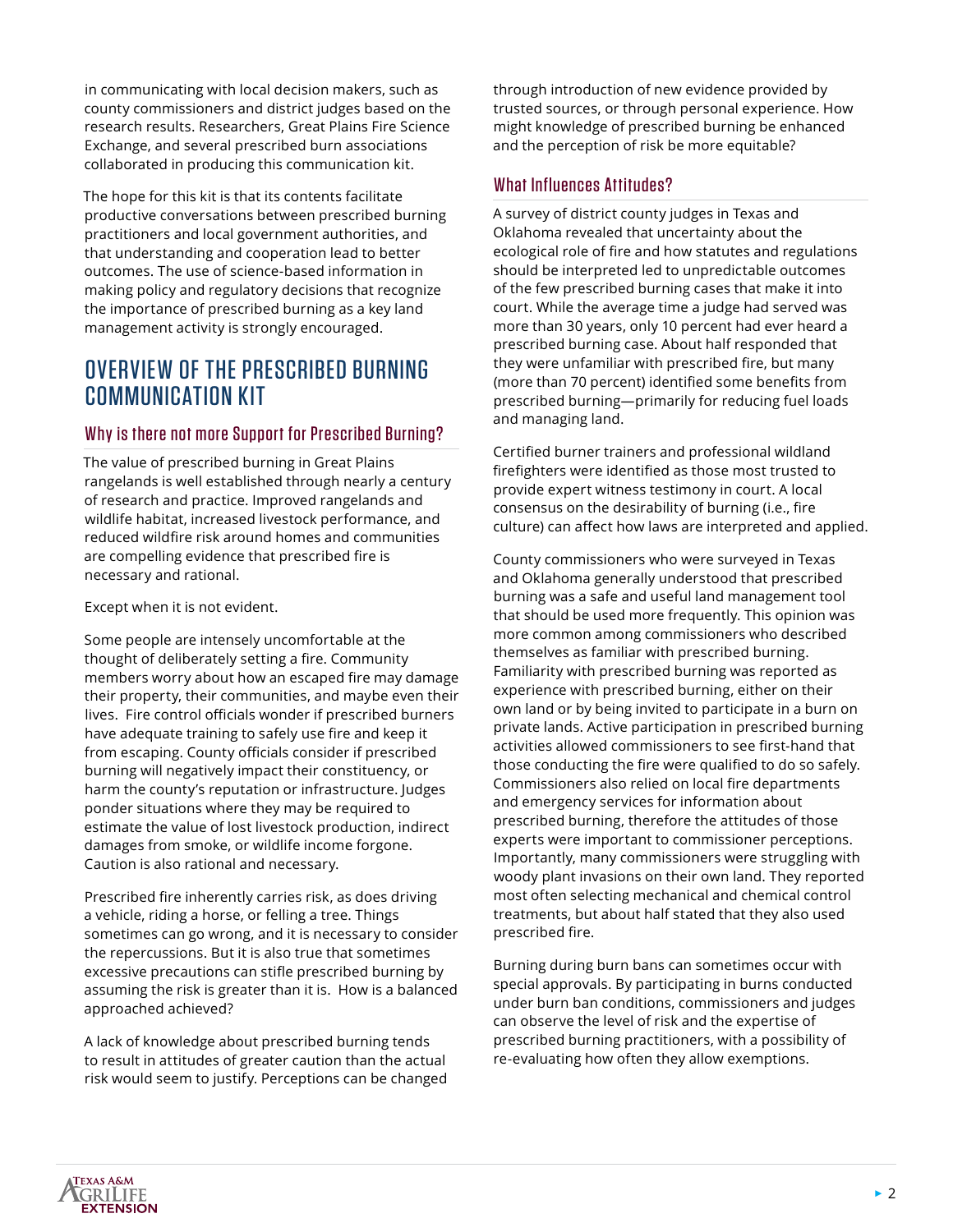### What can I Do?

Prescribed burn associations are well qualified to demonstrate the planning and actions taken to reduce the risks of prescribed burning. By inviting local elected and county fire officials to attend PBA meetings or participate in prescribed burns, relationships and knowledge are enhanced. Knowledge obtained firsthand can supplement that provided by expert witnesses.

# BEST PRACTICES FOR WORKING WITH **STAKEHOLDERS**

### How and Why:

Reaching out to local elected officials who have an impact on burning, including county commissioners, district court judges, and local fire chiefs/departments, can be crucial for garnering support for prescribed fire and lowering barriers to burning (e.g., fewer burn bans or more exemptions, burner-friendly outcomes for prescribed burning law suits). This can often seem daunting or difficult; therefore a list has been compiled from expert experience of best practices for approaching officials, neighbors, and the general public to engage them and involve them in prescribed burning.

- **1.** Build trust well in advance of a prescribed fire by engaging in meaningful and strategic discussions with officials and residents and addressing their concerns. While one-on-one relationship building can be more time and/or resource intensive, this approach pays dividends later.
- **2.** Develop an "ask" before meeting—what is wanted from this individual? Is it to engage them in a conversation, invite them to participate, make them aware of what is going on, or change a regulation? This will help determine the direction of the conversation. For more information on creating a good a good "ask," see: *[https://www.youtube.com/](https://www.youtube.com/watch?v=RhZZQ2OP9OA) watch?v=RhZZQ2OP9OA* [\(starting at 20:30 in the](https://www.youtube.com/watch?v=RhZZQ2OP9OA)  [video\)](https://www.youtube.com/watch?v=RhZZQ2OP9OA)*.*
- **3.** Arrange to meet in person, rather than by phone or writing, for more impactful discussion.
- **4.** Call or email fire officials prior to an in-person meeting to let them know who you are and why you want to talk and gauge their communication preference (e.g., in person, via telephone, or other).
- **5.** Provide examples of nearby county burn restrictions/regulations that are aligned with the prescribed burning stance being advocated. It is reassuring to know that similar regulations are already being used elsewhere and are locally acceptable.
- **6.** Have talking points and materials on hand (see the "Talking Points" document).
- **7.** Get people into the field! Creating opportunities for residents, media, elected officials, and other community members to witness or assist with prescribed burning, or view the positive changes after a burn, provides an exciting and effective opportunity to communicate its benefits. It also generates participant enthusiasm for the process.
- **8.** Follow up and send thank you notes to show appreciation for their time.
- **9.** Keep the messages going. Integrating prescribed fire messaging into ongoing, year-round activities such as other wildland fire outreach events or community meetings—promotes a higher level of community awareness and a greater degree of acceptance.
- **10.** Re-engage after each election cycle to build relationships with new local officials. Consider visiting with candidates before the election to raise awareness of prescribed burning and solicit their views.
- **11.** Manage expectations. Developing trust and relationships are ongoing processes that take time. Changes in prescribed burning attitudes and policy are likely to be incremental. Do not be surprised or discouraged by resistance on first contact with stakeholders. Continue communicating gently and persistently to increase the chances of a favorable response.

### Notification to Neighbors:

Notifying neighbors of plans to burn can help tremendously in building support for prescribed burning in the local area. Neighbors are more likely to react negatively to fire if they are taken by surprise, and a conversation with them can build rapport and trust, and offer an opportunity for educating them about the practice. The video, *[Why Burn?](https://www.youtube.com/watch?v=UvRbwK7YQbg)* (*[https://www.](https://www.youtube.com/watch?v=UvRbwK7YQbg) [youtube.com/watch?v=UvRbwK7YQbg](https://www.youtube.com/watch?v=UvRbwK7YQbg)*), produced by the *[Great Plains Fire Science Exchange](https://gpfirescience.org)*, is a good introduction for neighbors unfamiliar with prescribed burning to acquaint them with the practice and the importance of prescribed fire as a management tool.

The Stakeholder section of this Communication Kit has information on how to identify owners of neighboring properties and a sample letter template that can be revised to suit specific needs is also included in the Notification section.

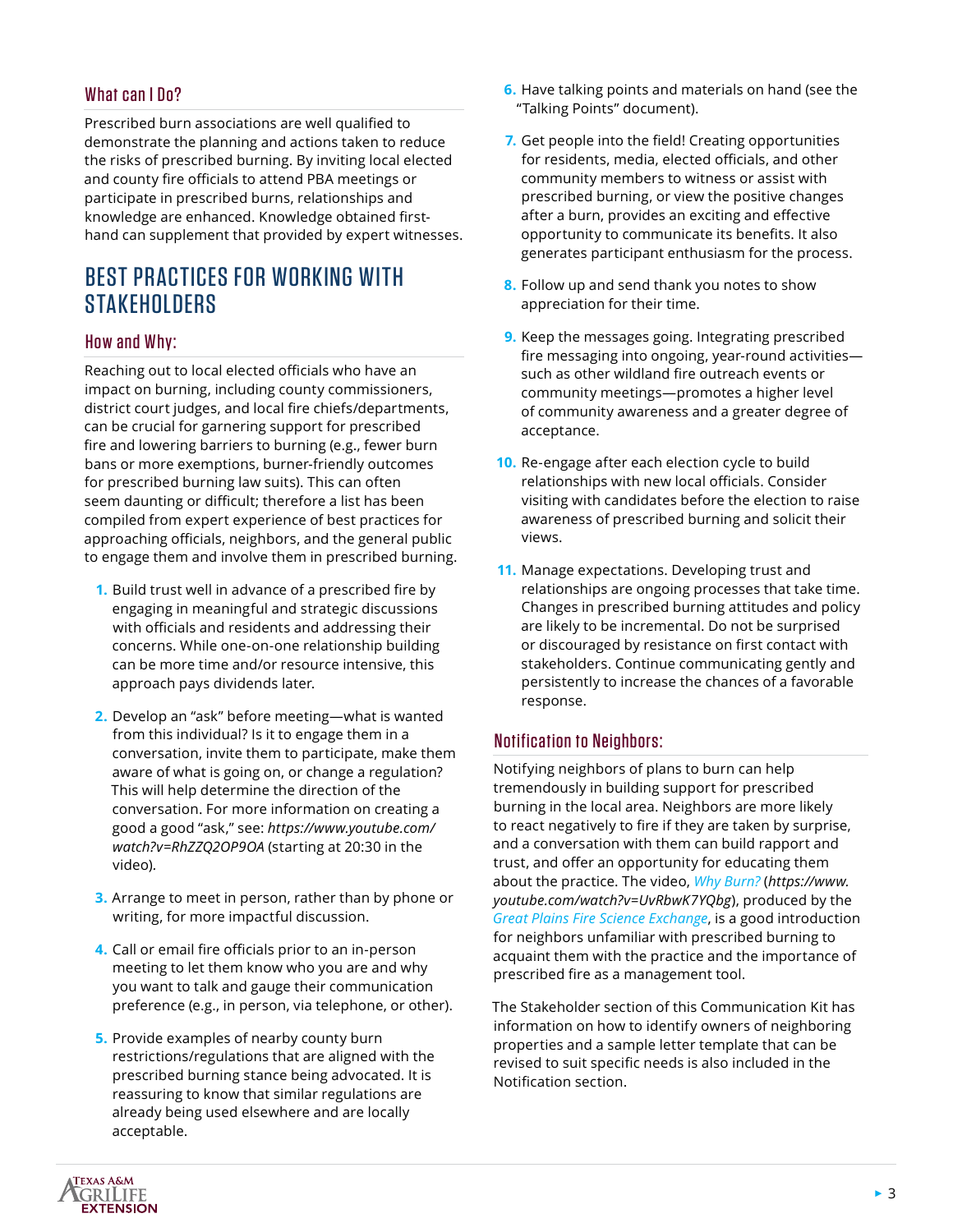### Strategies for Effective Verbal Communication:

- ► Focus on the issue, not the person. Try not to take everything personally, and similarly, express personal needs and opinions in terms of prescribed burning.
- ► Be genuine, honest, and open, never manipulative. Focus on working well with the people that are around and act with integrity.
- ► Empathize rather than remain detached. Although professional relationships entail some boundaries when it comes to interaction with officials, it is important to demonstrate sensitivity and care about the concerns of the person you are speaking with. If you do not care about them, it will be difficult for them to care about you and your needs.
- $\triangleright$  Be flexible toward others. Allow for other points of view and be open to other ways of doing things. Diversity brings creativity and innovation.
- ► Value yourself and your own experiences. Be firm about your own rights and needs. Undervaluing yourself encourages others to undervalue you, too. Offer your ideas and expect to be treated well.
- ► Use affirming responses. Respond to others in ways that acknowledge their experiences. Thank them for their input. Affirm their right to their feelings, even if you disagree. Ask questions, express positive feelings and provide positive feedback when possible.
- ► Keep encounters non-confrontational and avoid an arrogant, know-it-all attitude. Be prepared to spend most of the time shared together listening.
- $\blacktriangleright$  Take time to understand the person and make the message pertinent and relatable. Someone with a non-agricultural background may be more interested in wildflowers than livestock gains.

Below are a few resources for effective communication that are applicable to instances of talking with officials and neighbors alike.

- ► Put Fire to Work Prescribed Fire Outreach Toolkit: *<https://www.putfiretowork.org/audience-messaging>*
- ► Fire Communication Kit: *[https://gpfirescience.org/](https://gpfirescience.org/resources/great-plains-fire-communication-kit/) [resources/great-plains-fire-communication-kit/](https://gpfirescience.org/resources/great-plains-fire-communication-kit/)*

| FINDING AGENCIES AND GOVERNMENT ENTITIES IN TEXAS |                                                                                                                                                                                                                                                                             |
|---------------------------------------------------|-----------------------------------------------------------------------------------------------------------------------------------------------------------------------------------------------------------------------------------------------------------------------------|
| <b>Entity</b>                                     | <b>Where to find Contact Information</b>                                                                                                                                                                                                                                    |
| County Commissioners,<br><b>Town Hall</b>         | Select county (how to find commissioners varies by website):<br>https://www.county.org/About-Texas-Counties/Texas-County-Websites                                                                                                                                           |
| <b>Volunteer Fire Departments</b>                 | https://www.firedepartment.net/directory/texas                                                                                                                                                                                                                              |
| District Court Judges                             | https://www.txcourts.gov/media/1443296/district_judges-082121.pdf<br>To find out which district you are in:<br>https://www.txcourts.gov/media/1442225/district-court-map-sept-2018.pdf                                                                                      |
| County Fire Marshall/Chief                        | https://members.sffma.org/directory                                                                                                                                                                                                                                         |
| Press                                             | Texas Newspaper Directory - \$45:<br>https://www.texaspress.com/tpa-online-store<br>Online newspapers:<br>https://www.w3newspapers.com/usa/texas/<br>Texas Media Directory:<br>https://www.einpresswire.com/world-media-directory/4/texas                                   |
| <b>State Legislators</b>                          | House members: https://capitol.texas.gov/Members/Members.aspx?Chamber=H<br>Senate members: https://capitol.texas.gov/Members/Members.aspx?Chamber=S<br>Find my district:<br>https://redistricting.capitol.texas.gov/Current-districts<br>https://wrm.capitol.texas.gov/home |
| Neighbors                                         | Local county clerk website plat maps.<br>Local appraisal district website property search:<br>https://landgrid.com/                                                                                                                                                         |

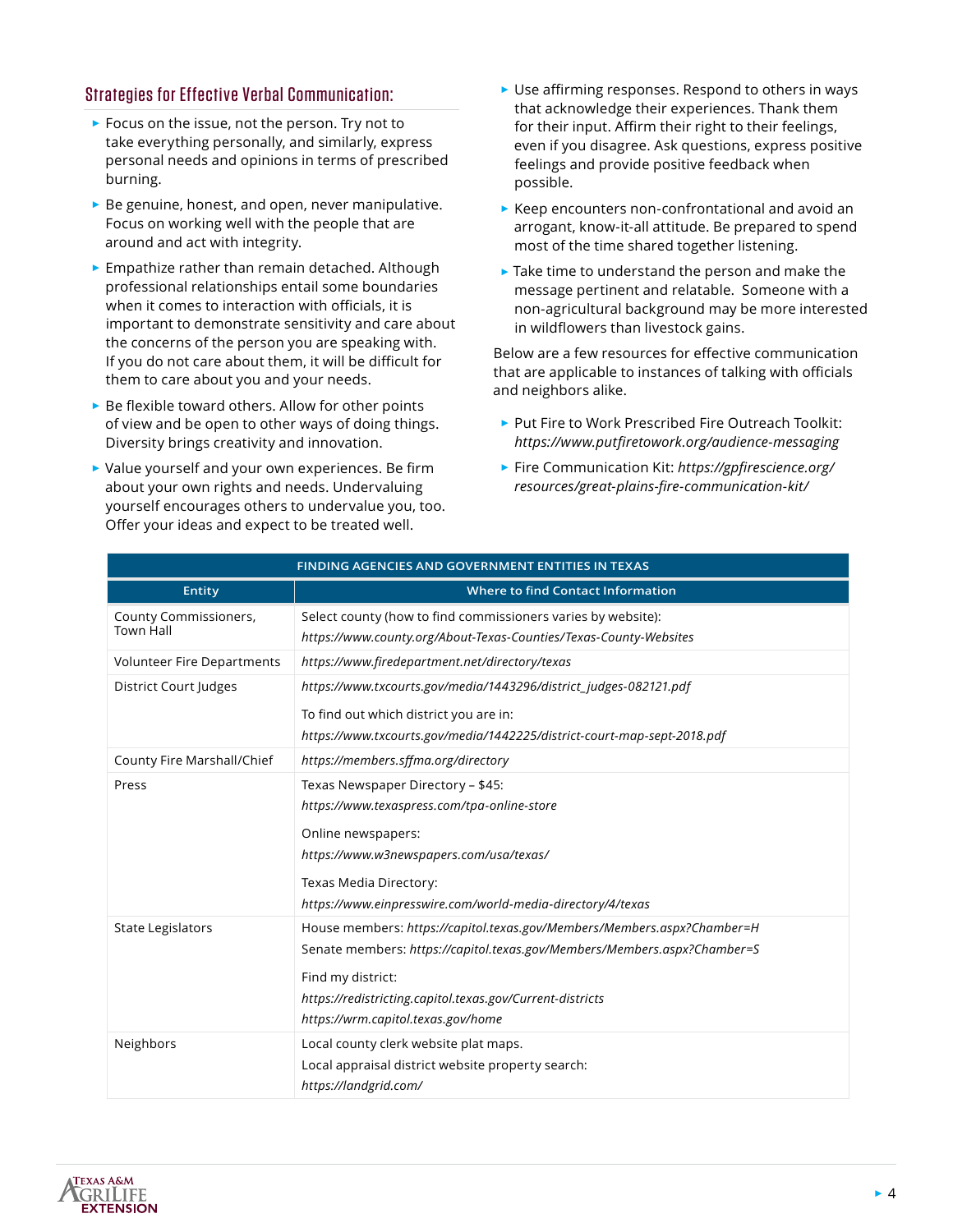# STAKEHOLDER IDENTIFICATION AND CONTACTS

Working with local agencies and government entities can promote a more positive attitude toward prescribed burning. Besides the groups listed above, think of others in the area that would benefit from the information that can be provided from this Communications Kit about the safety and need for prescribed burning. Are there landowners other than private ranchers, such as wildlife refuges, conservation areas, or state lands? Are there hunters, recreationists, organizations, outdoor enterprises, or other special interest groups that would be interested in how prescribed burning might affect them? Are there sensitive populations (e.g., nursing homes, schools) who need to know about efforts to avoid causing smoke problems?

Approaching people and groups who have unknown, ambivalent, or negative attitudes toward prescribed burning can be uncomfortable—but not talking to them may lead to larger problems. People generally appreciate that an effort was made to include them in the discussion rather than ignoring them.

Some Volunteer Fire Departments (VFDs) monitor prescribed burns as a paid service to provide income for their department. When PBAs request this service, they are not only supporting an important local community amenity, but they are also building fire department cooperation and support for the PBA.

# TALKING POINTS FOR DISCUSSING PRESCRIBED BURNING WITH STAKEHOLDERS

### Why Burn?

Prescribed fire is a safe way to apply a natural process that enhances the benefits provided by native rangelands and reduces the wildfire risk to people and homes. It is also one of the most versatile and costeffective management practices available for good land stewardship. Prescribed burning is a historic, proven method of land management that has been used for thousands of years to benefit both humans and nature.

#### What happens when Prescribed Burning does not Occur?

Fire is an important tool in the battle to protect and conserve rangelands, which are decreasing in expanse. Undesirable woody plants pose a threat to rangeland plants and wildlife by altering their habitat away from the open prairie they need.**<sup>1</sup>** Ranchers face reduced income when woody plants expand their extent and

replace nutritious grasses. Within the Great Plains region alone, woody plants have reduced available forage by about 40 billion pounds in the last 40 years at a cost of about \$5 billion.**<sup>2</sup>**

Prescribed fire is essential for reducing wildfire risk.**<sup>7</sup>** Cedars and junipers, the undesirable woody plants expanding most rapidly, are a volatile fuel that decreases firefighters' ability to bring wildfires under control.

Prescribed Burn Associations are crucial assets during wildfire season. PBA's are familiar with fire suppression equipment, local terrain, fire behavior, prevailing winds, and the surrounding VFD crew members and equipment. When wildfire suppression resources are spread thin, PBAs can serve as a knowledgeable extra resource capable of safely working within the parameters of unified command during an active wildfire.**<sup>4</sup>** In fact, the Texas Department of Agriculture encourages and accepts Continuing Fire Training credits from Certified and Insured Prescribed Burn Managers who serve in wildfire suppression efforts.

Prescribed burning is regulated by the State of Texas. Because the Texas Department of Agriculture views prescribed burning as highly beneficial, it provides guidance and forms for counties to allow for burning during burn bans.**5,6** A link to the forms is provided below.

### What are the Benefits of Prescribed Burning?

- ► Ranching operations are likely to be more profitable.
- ► Improves forage quantity and quality (i.e., crude protein, palatability, total digestible nutrients).
- ► Reduces tick and horn flies.
- ► Improves animal performance:
	- Stocker cattle weigh gains
	- Cow body condition
	- Calf weaning weights
- ► Improves grazing distribution.
- ► Improves ease of handling livestock.
- ► Potential for increasing the stocking rate through woody plant removal.
- ► Reduces reliance on more expensive mechanical and chemical control methods.

#### Nature is Benefited:

- ► Improves wildlife diets and habitats.
- ► Reduces wildlife parasites.

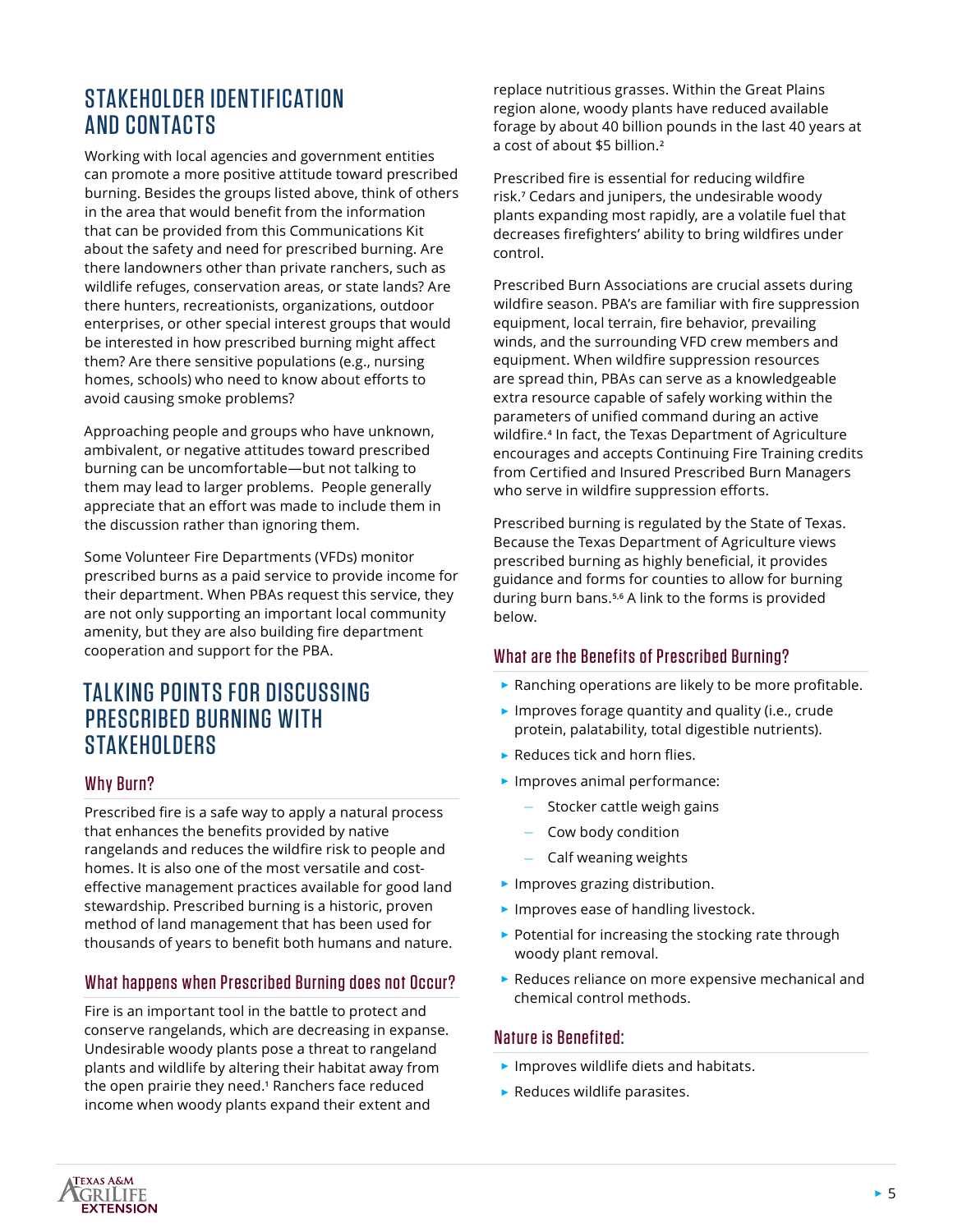- $\blacktriangleright$  Increases biodiversity when coupled with grazing.
- ► Increases wildflower (i.e., forbs) number and types.
- ► Results in healthier native rangeland plants.
- ► Provides some invasive weed control.
- ► Curtails undesirable woody plant expansion at all life stages.
- ► Results in less damage to desirable native plants than chemical control methods.

#### Public and Firefighter Safety is Increased:

- ► Reduces the fuels most likely to create highly dangerous wildfire conditions.
- ► Creates firebreaks around sensitive areas.
- ► Additional community members with fire experience are available to assist fire departments during wildfire events.

#### Are there good Substitutes for Prescribed Burning?

Prescribed burning is the only woody plant control method that is:

- ► Effective at all stages of undesirable woody plant growth.
- ► Preventive rather than reactive.
- ► Cost-effective for large expanses of grassland.
- ► Used frequently and repeatedly without damaging desirable plants and animals.
- ► Highly beneficial for more than just woody plant control.

### How Risky is Prescribed Burning?

A 2012 survey**<sup>3</sup>** of 50 PBAs located in the Great Plains concluded the risk is minimal, with no fatalities and one minor burn injury during 1,094 prescribed burns across 8 years. Spotfires (small escapes that occur outside the desired perimeter of the fire that are quickly extinguished by personnel and equipment on the fire) occurred in about 20 percent of the burns. Escaped burns that required additional firefighters and equipment occurred 16 times (1.5 percent of the burns). Careful preparation of firebreaks ahead of prescribed burning and the reduced fuel loads after a prescribed burn can be helpful in wildfire control and reduce risk to firefighters.

# PRESCRIBED BURN NOTIFICATION

Proactive communications allows for burn plans to be shared with stakeholders to alleviate concerns and build trust. There is no single right way to notify neighbors and community members. Use the methods that best fit those burning and the community's needs. From casual conversations to formal letters, the goal is to show respect for those in and around the community, reduce unwarranted calls to local fire departments, and minimize unnecessary confusion.

Local officials, state agency staff, and volunteer fire departments might all appreciate knowing about plans to burn in advance. File a copy of all notifications sent so there is a record of communication efforts.

The notifications discussed in this section are in addition to legally required notifications—not a substitute.

- **1. Letter**  An example letter can be found below. Certified delivery can be used if confirmation of delivery is important.
- **2. Email** Letters can be sent by email rather than paper delivery. "Read receipt" option can be used if confirmation of the email being opened is important.
- **3. Text message** Prompting for a reply in the text may result in confirmation that the text was read.
	- Example: "Heads up, we're planning to burn tomorrow at [insert location here]. Please reply 'OK' if you receive this text."
- **4. Social media post** Keep the post simple, to the point, and easily understandable by those with limited knowledge of prescribed burning (including a photo will attract attention to the post and may reduce scrolling past without reading).
	- Example: "Friends and neighbors, if you see smoke tomorrow near [insert location here, such as 'my East pasture'], don't worry—we're conducting a prescribed burn. This burn will help us [insert objectives here, such as 'manage brush and weeds and improve forage for grazing']."

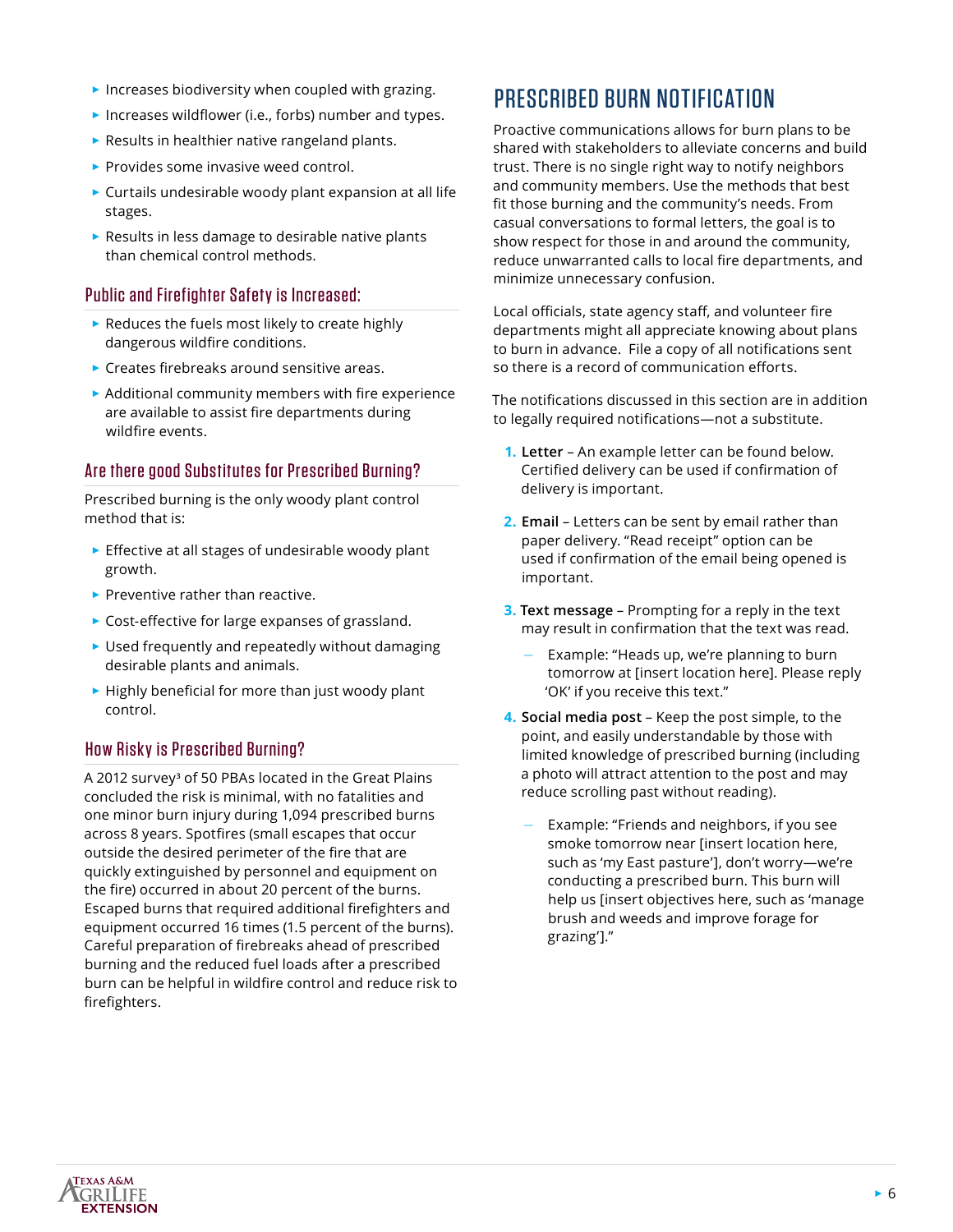# LETTER EXAMPLE

Neighbor,

The conservation management plan for our ranch includes periodic prescribed burning to benefit livestock, wildflowers, and wildlife while reducing wildfire risk. Fire is a natural ecological process that has shaped prairies and woodlands over many centuries. Native plants and animals are adapted to and depend upon periodic fires to survive and thrive.

We are planning a burn this spring and want you to know in advance about our plans and answer any questions you might have. We will burn within the next few weeks if conditions are suitable. The exact date of the burn will be determined by when we are ready and when weather conditions are right for a successful, safe burn. The burn is planned to minimize smoke impacts on our neighbors and on roads. [Modify with your time period.]

We will burn with the assistance of the XXX Burn Association to have adequately trained crew and equipment on hand to minimize any chance of the fire escaping. [Modify with your burn association.]

As part of the planning process, we have delineated the area we plan to burn on a map (attached). Firebreaks will be installed where necessary to stop the fire at the edge of the property. [Attach map.]

Please let us know if you have any questions or concerns. If you would like to observe or participate in the burn, please let us know in advance.

If you have questions or concerns or would like to observe or participate, please let us know as soon as possible.

We appreciate your support!

#### [Insert signature]

P.S. – If you are curious, the video *Why Burn?* goes into more detail about why ranchers use prescribed burning. Click on link: *[https://www.youtube.com/watch?v=UvRbwK7YQbg.](https://www.youtube.com/watch?v=UvRbwK7YQbg)*

- **5. Social network post** NextDoor or similar apps can be used for notification where they are in common use. The post should be timely and relative to the prescribed fire ignitions. A good rule of thumb is to post about 1 hour prior to first ignition and then again when ignitions are complete.
	- Example 1: "We will be starting our prescribed burn in the next hour or so near [insert location here, such as 'my East pasture']."
	- Example 2: "We have completed igniting our prescribed burn and will continue to actively patrol the area until the fire is extinguished."
- **6. Door hangers and windshield flyers** Print these on brightly colored paper so they are eyecatching and readily distinguishable from ordinary commercial materials. Use examples from other media types given in this section to craft a message.

# REPORTING PRESCRIBED BURNS

Help Promote Prescribed Burning: Report burn results anonymously.



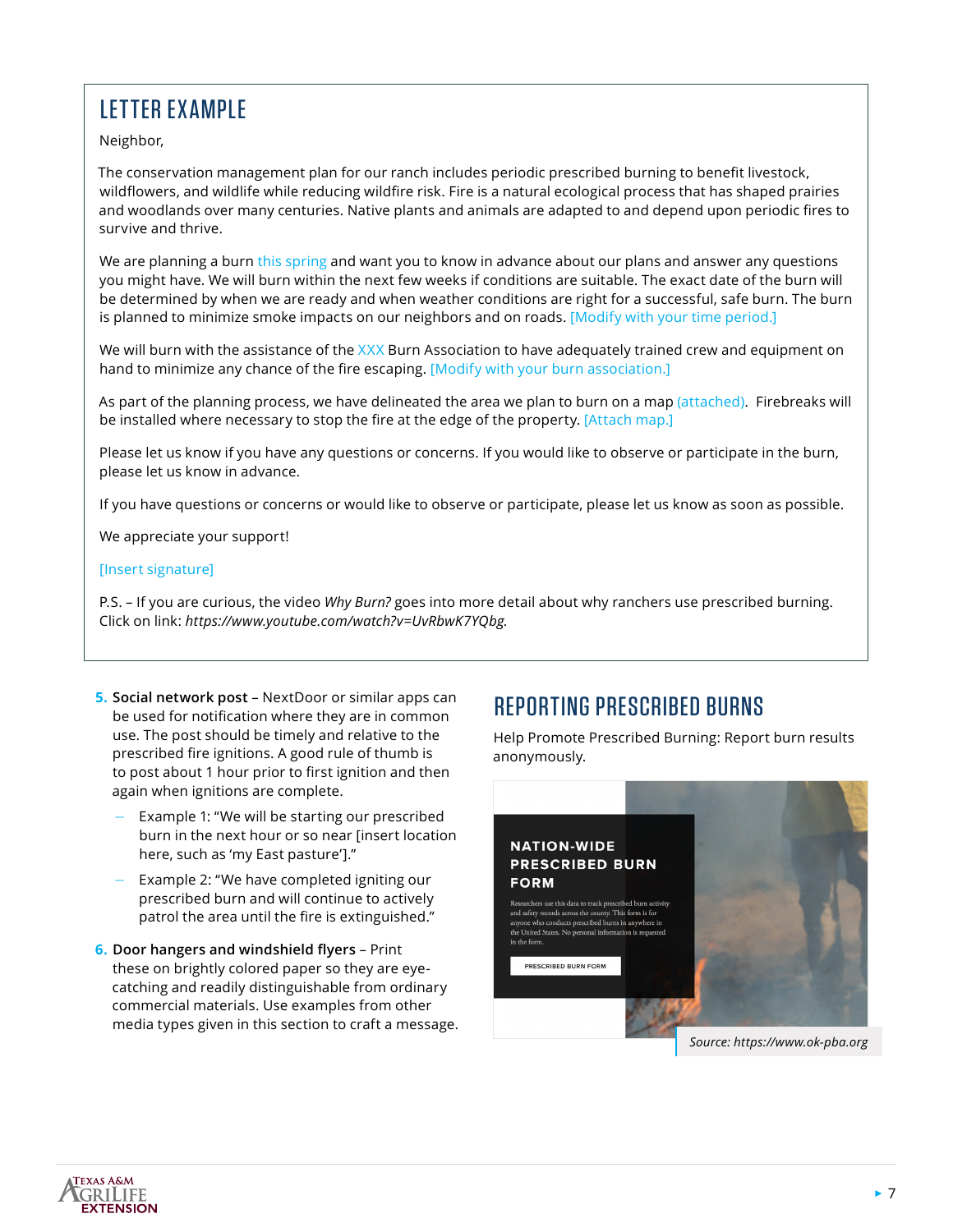### Researchers need your help to get the Facts on Prescribed Fire-use and Safety.

Insurance companies, elected officials, fire departments, and neighbors need accurate data when assessing the risk of prescribed burning. Reporting your burn helps build a burn activity and outcomes database that accurately reflects the risk. Information added to the database is also useful in identifying and communicating research needs. Prescribed burn associations can share the data with potential donors to show the extent of safe burning.

### What Information is Collected?

- ► The number and acres of burns around the country, especially for PBAs.
- ► The safety record of burns, including insurance claims, spotfires and escapes.
- ► County and state where burn occurred.

The quality of the data depends on reporting of fires and results by landowners, certified burn managers and burn associations—this means you! Data inputs are completely anonymous. No personal information is asked and no emails are saved. County and state information collected allows summary reports by area.

### How is this Data Used?

Publications that resulted from use of this database include:

- ► **Prescribed Fire**: Understanding Liability, Laws and Risk (*[https://extension.okstate.edu/fact-sheets/](https://extension.okstate.edu/fact-sheets/prescribed-fire-understanding-liability-laws-and-risk.html) [prescribed-fire-understanding-liability-laws-and-risk.](https://extension.okstate.edu/fact-sheets/prescribed-fire-understanding-liability-laws-and-risk.html) [html](https://extension.okstate.edu/fact-sheets/prescribed-fire-understanding-liability-laws-and-risk.html)*)
- ► **Prescribed Burning**: Spotfires and Escapes (*[https://](https://extension.okstate.edu/fact-sheets/prescribed-burning-spotfires-and-escapes.html) [extension.okstate.edu/fact-sheets/prescribed-burning](https://extension.okstate.edu/fact-sheets/prescribed-burning-spotfires-and-escapes.html)[spotfires-and-escapes.html](https://extension.okstate.edu/fact-sheets/prescribed-burning-spotfires-and-escapes.html)*)

#### How do I Report?

It is easy! Use the online form or get the smartphone app at: *<https://www.ok-pba.org>.*

(Scroll down to the bottom of the page, where you will also see a recent fire data summary.)

Help us get the facts! Please report your prescribed burns and encourage your neighbors and burn association to report. Include it as part of your postburn checklist.

#### **For more information about the database, please contact:**

John R. Weir, Associate Extension Specialist Natural Resource Ecology and Management Oklahoma State University 008C Ag Hall Stillwater, OK 74078 Office (405) 744-5442 | Mobile (405) 780-0036 *<http://nrem.okstate.edu/faculty/Weir.html>*

*[@OSURXFIRE](https://twitter.com/OSURXFIRE) [#pyric\\_mafia](https://www.instagram.com/explore/tags/pyric_mafia/)*

# SELECTED PRESCRIBED BURN REFERENCES AND RESOURCES

### Reasons for Burning

- ► *[Why Burn?](https://www.youtube.com/watch?v=UvRbwK7YQbg)* video: *[https://www.youtube.com/](https://www.youtube.com/watch?v=UvRbwK7YQbg) [watch?v=UvRbwK7YQbg](https://www.youtube.com/watch?v=UvRbwK7YQbg)*
- ► *[Can Fire be Replaced in Rangelands to Manage Eastern](https://gpfirescience.org/resources/presentation/)  [Redcedar?](https://gpfirescience.org/resources/presentation/)* video: *[https://gpfirescience.org/resources/](https://gpfirescience.org/resources/presentation/) [presentation/](https://gpfirescience.org/resources/presentation/)*
- ► *[The Little Town that was saved from a Wildfire](https://www.ulpba.org/learn-the-facts)* video*: <https://www.ulpba.org/learn-the-facts>*

#### **Communication**

- ► Great Plains Fire Communication Kit: *[https://](https://gpfirescience.org/resources/great-plains-fire-communication-kit/) [gpfirescience.org/resources/great-plains-fire](https://gpfirescience.org/resources/great-plains-fire-communication-kit/)[communication-kit/](https://gpfirescience.org/resources/great-plains-fire-communication-kit/)*
- ► Put Fire to Work: *<https://www.putfiretowork.org/home>*

### Prescribed Burn Associations

- ► Start a Prescribed Burn Association: *[https://www.ok](https://www.ok-pba.org)[pba.org](https://www.ok-pba.org)*
- ► Prescribed burn: *<https://gpfirescience.org/agencies/>*
- ► Prescribed Burn Associations: Neighbors Helping Neighbors Getting Fire Back on the Ground video: *<https://www.youtube.com/watch?v=FxwFKeIrqpQ&t=48s>*
- ► Prescribed Burn Associations fact sheet: *[https://](https://extension.okstate.edu/fact-sheets/prescribed-burn-associations.html) [extension.okstate.edu/fact-sheets/prescribed-burn](https://extension.okstate.edu/fact-sheets/prescribed-burn-associations.html)[associations.html](https://extension.okstate.edu/fact-sheets/prescribed-burn-associations.html)*
- ► Value of Forming a Prescribed Burn Association fact sheet: *[https://southernfireexchange.org/wp-content/](https://southernfireexchange.org/wp-content/uploads/2016-2.pdf) [uploads/2016-2.pdf](https://southernfireexchange.org/wp-content/uploads/2016-2.pdf)*

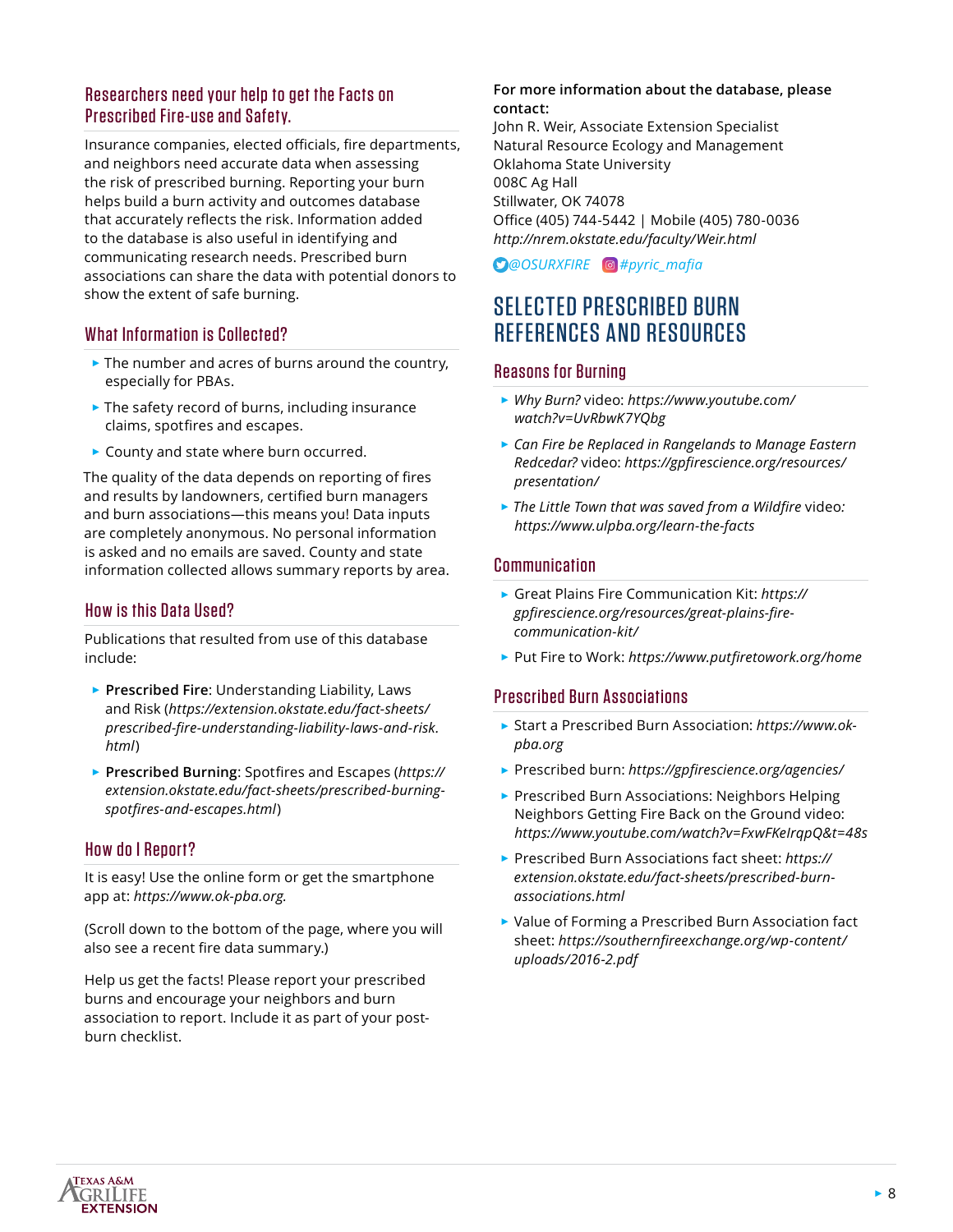### Prescribed Burn Reporting

- ► Tutorial: *<https://youtu.be/tsfwYbhHbQw>*
- ► Web: *[https://docs.google.com/forms/d/e/1FAIpQLSf01u-](https://docs.google.com/forms/d/e/1FAIpQLSf01u-KlLgLxKt5fhX2wvzogQDYI44OQ5Cb0wnszPG-zHQ7qw/viewform)[KlLgLxKt5fhX2wvzogQDYI44OQ5Cb0wnszPG-zHQ7qw/](https://docs.google.com/forms/d/e/1FAIpQLSf01u-KlLgLxKt5fhX2wvzogQDYI44OQ5Cb0wnszPG-zHQ7qw/viewform) [viewform](https://docs.google.com/forms/d/e/1FAIpQLSf01u-KlLgLxKt5fhX2wvzogQDYI44OQ5Cb0wnszPG-zHQ7qw/viewform)*
- ► Android: *[https://play.google.com/store/apps/](https://play.google.com/store/apps/details?id=edu.okstate.dasnr.rxburnentryform) [details?id=edu.okstate.dasnr.rxburnentryform](https://play.google.com/store/apps/details?id=edu.okstate.dasnr.rxburnentryform)*
- ► iOS: *<https://apps.apple.com/us/app/id1526893403>*

#### Online Training Courses

► Introduction to Prescribed Fire: *[https://osuextension.](https://osuextension.catalog.instructure.com/courses/introduction-to-prescribed-fire) [catalog.instructure.com/courses/introduction-to](https://osuextension.catalog.instructure.com/courses/introduction-to-prescribed-fire)[prescribed-fire](https://osuextension.catalog.instructure.com/courses/introduction-to-prescribed-fire)*

#### Texas Resources

- ► Prescribed Burn School online course: *[agrilifelearn.](http://agrilifelearn.tamu.edu) [tamu.edu](http://agrilifelearn.tamu.edu)*
- ► Burnet-Lampasas Country Prescribed Burn Association: *[eppbaburnlamp@gmail.com](mailto:eppbaburnlamp%40gmail.com?subject=)*
- ► Texas Prescribed Burn Alliance: *[http://pbatexas.org/](https://pbatexas.org/Associations.aspx) [Associations.aspx](https://pbatexas.org/Associations.aspx)*
- ► Texas Department of Agriculture Prescribed Burn Program: *[https://www.texasagriculture.gov/home/](https://www.texasagriculture.gov/home/productionagriculture/prescribedburnprogram.aspx) [productionagriculture/prescribedburnprogram.aspx](https://www.texasagriculture.gov/home/productionagriculture/prescribedburnprogram.aspx)*
- ► Certified Burn Management Program: *[https://www.](https://www.texasagriculture.gov/Home/ProductionAgriculture/PrescribedBurnProgram/FindaBurnManager.aspx) [texasagriculture.gov/Home/ProductionAgriculture/](https://www.texasagriculture.gov/Home/ProductionAgriculture/PrescribedBurnProgram/FindaBurnManager.aspx) [PrescribedBurnProgram/FindaBurnManager.aspx](https://www.texasagriculture.gov/Home/ProductionAgriculture/PrescribedBurnProgram/FindaBurnManager.aspx)*
- ► Information and Resources for Counties During Burn Bans: *[https://www.texasagriculture.gov/Home/](https://www.texasagriculture.gov/Home/ProductionAgriculture/PrescribedBurnProgram/BurningDuringaBurnBan.aspx) [ProductionAgriculture/PrescribedBurnProgram/](https://www.texasagriculture.gov/Home/ProductionAgriculture/PrescribedBurnProgram/BurningDuringaBurnBan.aspx) [BurningDuringaBurnBan.aspx](https://www.texasagriculture.gov/Home/ProductionAgriculture/PrescribedBurnProgram/BurningDuringaBurnBan.aspx)*
- ► Prescribed Burn Management during County Burn Bans (guidance and forms): *[https://www.](https://www.texasagriculture.gov/Portals/0/forms/PEST/Burn/Prescribed%20Burning%20Packet%20for%20Counties.pdf) [texasagriculture.gov/Portals/0/forms/PEST/Burn/](https://www.texasagriculture.gov/Portals/0/forms/PEST/Burn/Prescribed%20Burning%20Packet%20for%20Counties.pdf) [Prescribed%20Burning%20Packet%20for%20Counties.](https://www.texasagriculture.gov/Portals/0/forms/PEST/Burn/Prescribed%20Burning%20Packet%20for%20Counties.pdf) [pdf](https://www.texasagriculture.gov/Portals/0/forms/PEST/Burn/Prescribed%20Burning%20Packet%20for%20Counties.pdf)*
- ► Texas Land Conservation Assistance Network: *[https://](https://www.texaslandcan.org/Rolling-Plains/Prescribed-Fire/) [www.texaslandcan.org/Rolling-Plains/Prescribed-Fire/](https://www.texaslandcan.org/Rolling-Plains/Prescribed-Fire/)*
- ► Texas A&M Forest Service:
	- Prescribed Burning: *[https://tfsweb.tamu.edu/](https://tfsweb.tamu.edu/PrescribedBurns/) [PrescribedBurns/](https://tfsweb.tamu.edu/PrescribedBurns/)*
	- Contractor List (select vendor, your region, prescribed burning): *[https://texasforestinfo.tamu.](https://texasforestinfo.tamu.edu/MyLandManagementConnector/FindSP) [edu/MyLandManagementConnector/FindSP](https://texasforestinfo.tamu.edu/MyLandManagementConnector/FindSP)*
	- Prescribed Burn Toolbox: *[https://tfsweb.tamu.](https://tfsweb.tamu.edu/PrescribedBurnToolbox/) [edu/PrescribedBurnToolbox/](https://tfsweb.tamu.edu/PrescribedBurnToolbox/)*

► Some VFDs participate in prescribed burning (contact them for more information): *[https://www.](https://www.firedepartment.net/directory/texas) [firedepartment.net/directory/texas](https://www.firedepartment.net/directory/texas)*

#### Oklahoma Resources

- ► Oklahoma Prescribed Burn Association: *[www.ok-pba.org,](http://www.ok-pba.org)* or Facebook: @oklahomaprescribedburnassociation
- ► Oklahoma State University Extension: *[https://](https://extension.okstate.edu) [extension.okstate.edu](https://extension.okstate.edu)*
- ► Oklahoma Department of Agriculture, Food and Forestry: *<https://ag.ok.gov>*
	- Fire Information: *[https://ag.ok.gov/wildfire](https://ag.ok.gov/wildfire-information/)[information/](https://ag.ok.gov/wildfire-information/)*
	- Burn Bans: *<https://forestry.ok.gov/burn-ban-info>*
	- Burning within the Law: *[https://forestry.](https://forestry.ok.gov/sites/g/files/gmc801/f/burn_within_the_law_5.26.21_3.pdf) [ok.gov/sites/g/files/gmc801/f/burn\\_within\\_the\\_](https://forestry.ok.gov/sites/g/files/gmc801/f/burn_within_the_law_5.26.21_3.pdf) [law\\_5.26.21\\_3.pdf](https://forestry.ok.gov/sites/g/files/gmc801/f/burn_within_the_law_5.26.21_3.pdf)*
	- Oklahoma Mesonet: *[www.mesonet.org](http://www.mesonet.org)*
	- Fire Prescription Planner: *[http://www.mesonet.](http://www.mesonet.org/index.php/okfire/fire_rx) [org/index.php/okfire/fire\\_rx](http://www.mesonet.org/index.php/okfire/fire_rx)*
- ► Noble Research Institute: *[www.noble.org](http://www.noble.org)*

## **REFERENCES**

- 1USDA NRCS Working Lands for Wildlife. 2021-2025 Framework for Conservation Action: Great Plains Grassland Biome. *[https://wlfw.rangelands.app/great](https://wlfw.rangelands.app/great-plains/)[plains/.](https://wlfw.rangelands.app/great-plains/)*
- 2Morford, S.L., Allred, B.W., Twidwell, D., Jones, M.O., Maestas, J.D., & Naugle, D.E. 2021. Biome-scale woody encroachment threatens conservation potential and sustainability of U.S. rangelands. Pre-print. bioRxiv 2021.04.02.438282; doi: *[https://www.biorxiv.org/](https://www.biorxiv.org/content/10.1101/2021.04.02.438282v1) [content/10.1101/2021.04.02.438282v1](https://www.biorxiv.org/content/10.1101/2021.04.02.438282v1).*
- 3Weir, J.R., Twidwell, D., & Wonkka, C.L. (2015). Prescribed burn association activity, needs, and safety record: a survey of the Great Plains. Great Plains Fire Science Exchange. GPE Publication, 6, 19.
- <sup>4</sup> Jetton, S. The little town that was saved from a wildfire. Upper Llanos Prescribed Burn Association. Downloaded May 17, 2021. *[https://www.ulpba.org/learn](https://www.ulpba.org/learn-the-facts)[the-facts.](https://www.ulpba.org/learn-the-facts)*
- 5Texas Department of Agriculture. Information and Resources for Counties During Burn Bans. Downloaded May 17, 2021. *[https://www.texasagriculture.gov/](https://www.texasagriculture.gov/Home/ProductionAgriculture/PrescribedBurnProgram/BurningDuringaBurnBan.aspx) [Home/ProductionAgriculture/PrescribedBurnProgram/](https://www.texasagriculture.gov/Home/ProductionAgriculture/PrescribedBurnProgram/BurningDuringaBurnBan.aspx) [BurningDuringaBurnBan.aspx.](https://www.texasagriculture.gov/Home/ProductionAgriculture/PrescribedBurnProgram/BurningDuringaBurnBan.aspx)*